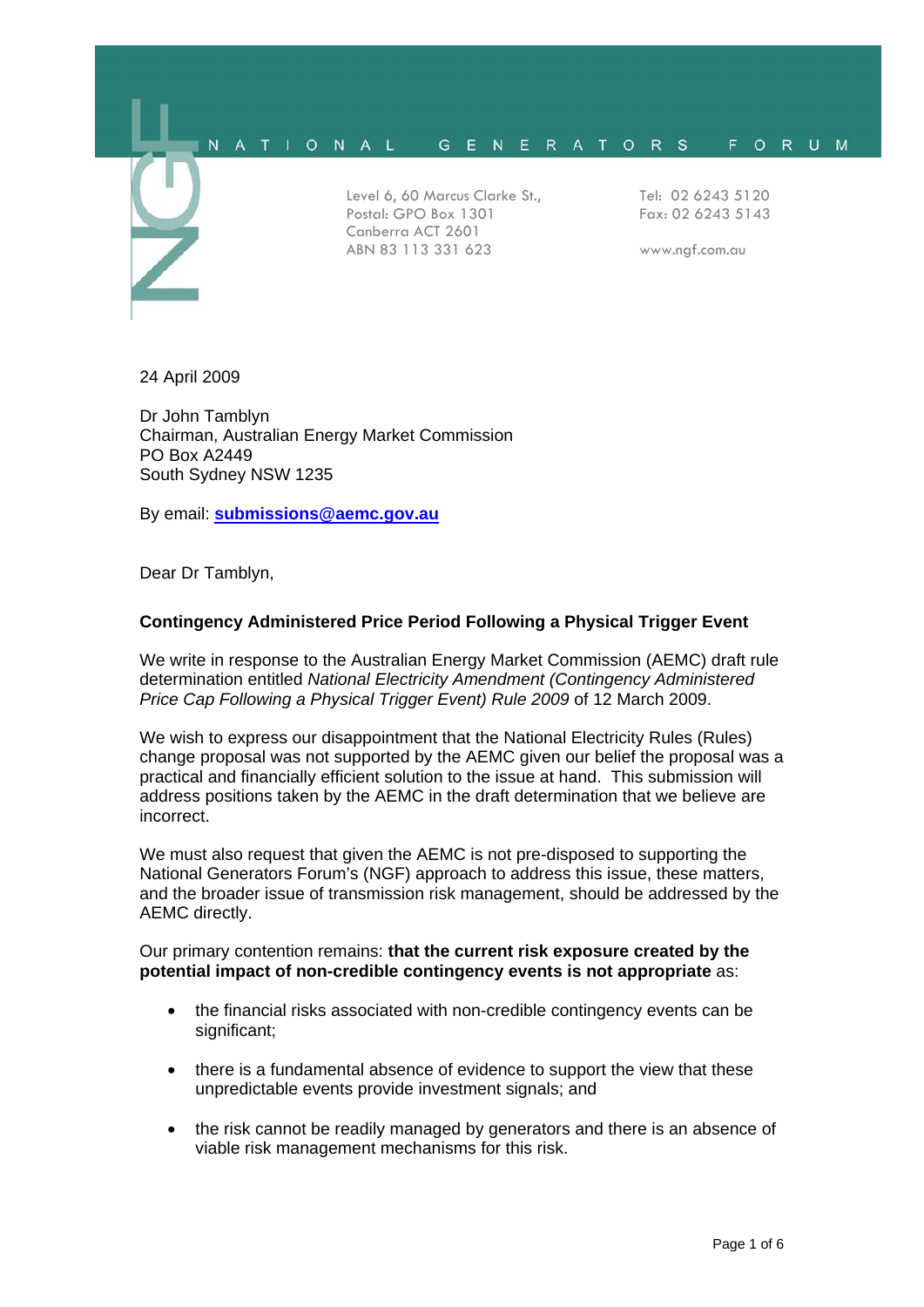For these reasons, we call on the AEMC to consider this issue as part of the Market Frameworks Review.

*This submission does not represent the views of Hydro Tasmania, Snowy Hydro, and Origin Energy.* 

# **Significant financial risks associated with non-credible contingency events**

There is general agreement that the occurrence of non-credible contingency events represents a significant risk to market participants in general when generating plant is tripped off-line or constrained off due to disruption on the power system.

The NGF's proposal sought to limit financial losses that a non-credible event would have on the National Electricity Market (NEM). Such an outcome would be positive for the NEM, notwithstanding it limiting the potential for some, but generally not all, peaking generators to gain revenue benefits from unique circumstances associated with a specific non-credible event from time to time. In our view, this reduced level of risk would benefit the NEM by encouraging prudent and stable investment and reduced risk for generators generally.

# **These unpredictable events do not provide appropriate investment signals**

The NGF acknowledges the perspective that there can be direct financial benefits for incumbent generators from non-credible events and that these financial benefits may be significant under the right set of circumstances. However, this requires the perfect alignment of all event criteria for this benefit to be realised. Therefore, we contend it is not appropriate to consider that such events are drivers of investment in peaking plant.

While we agree in theory that reducing the number of very infrequent high priced events may impact a peaking generator or demand side participant's revenue; we question the thoroughness of any analysis that suggests that all high priced events are relevant to investment decisions.

Clearly, not all high priced events are identical. Such events can be categorised as: price outcomes reflective of the normal operation of the market; credible outages expected from time to time and allowed for in NEM design; or non-credible contingency events. These differing high priced events should not be considered one and the same.

High priced events below the Market Price Limit within the normal operation of the market and high priced events pursuant to credible events which are reasonably possible may result in significant returns and reflect times when peaking plant recover returns on investment costs. These events are within the normal envelope of the markets operation and can be reasonably expected depending on demand and operational issues. Expected returns from these events are directly relevant to generation investment decisions.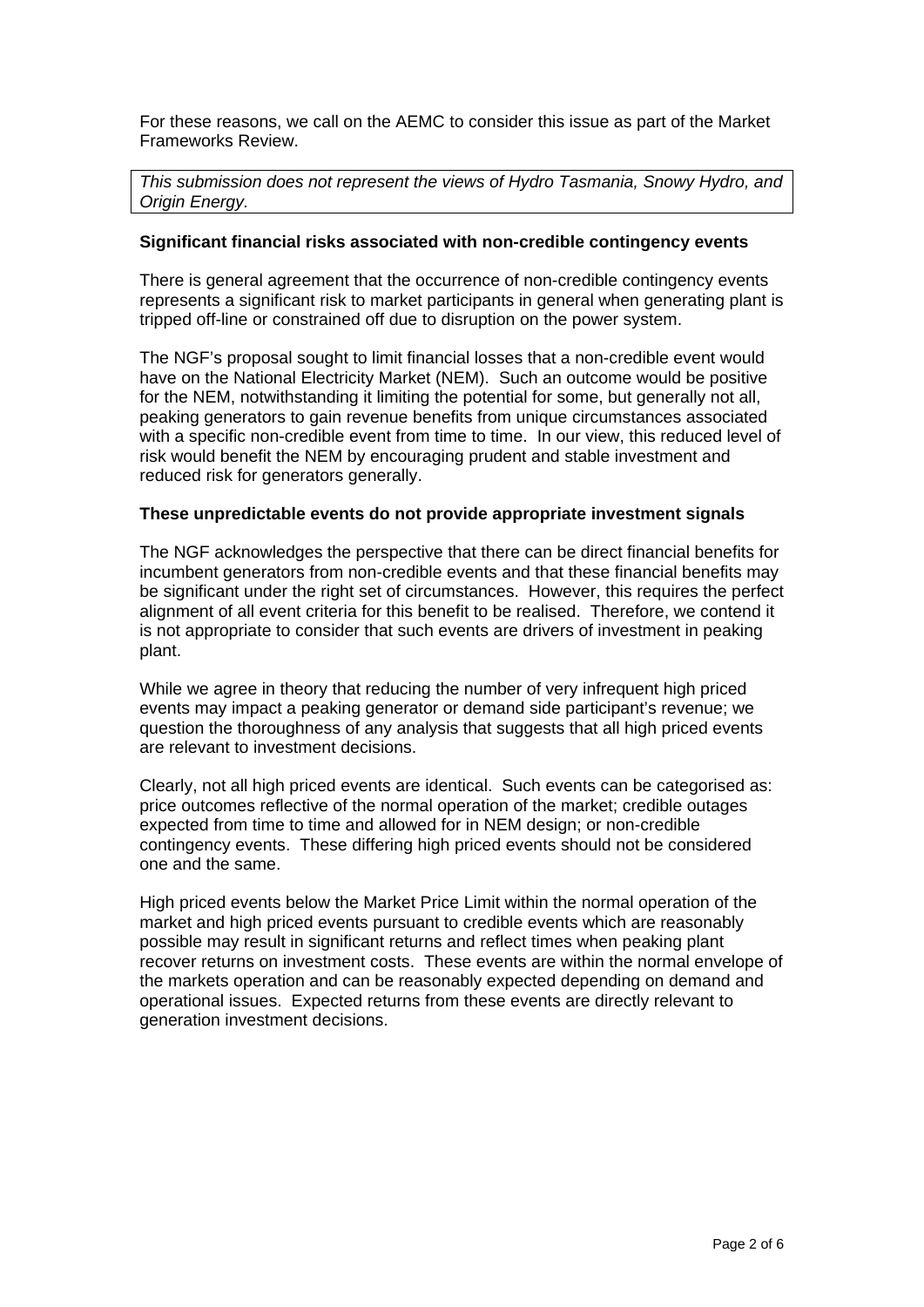Conversely, non-credible events are by their very definition events which are not reasonably expected. These are events that are highly infrequent, are not planned for, are not included in reliability analysis and are events outside of the technical envelope that National Electricity Market Management Company (NEMMCO) is expected to operate the NEM within. These are events which have the potential to severely disrupt the normal flow of energy to consumers and negatively impact the integrity of the markets operation. Events which it is reasonable to expect the Rules through the technical standards seek to avoid and events which NEMMCO and market participants generally wish to avoid.

To suggest that an investor, a bank or financial consortium, would choose to invest on the basis of events that are not reasonably possible and actively avoided, and in that regard may never eventuate, is questionable. What is the basis for such an investment? What revenue streams across any given time period can be guaranteed or expected? What level of return can an investor expect?

The AEMC's position in the draft determination suggests there exists a view that any actions which reduce the potential for non-credible contingency events (be they technical advancements or operational improvements) would somehow undermine the operation of the market and undermine reliability and credibility as non-credible events are a necessary feature of the NEM.

This assumes the market is currently balanced with an appropriate level of noncredible events guaranteeing the appropriate returns for peaking generators. We are unclear what drives this line of reasoning and the implications of this line of reasoning are of concern.

As such the NGF believes the AEMC's rationale implies that potentially large wealth transfers which may coincide with the occurrence of a non-credible contingency event are an efficient part of the operation of the NEM. The NGF would like to further understand the AEMC's thoughts that lead to this conclusion.

The NGF is also concerned that no quantitative evidence has been provided in submissions to support the claim that revenue arising from non-credible contingency events is used in the basis for investment decisions nor does it appear has the AEMC sought to underpin their arguments with any quantitative analysis.

Without any evidence in support, the NGF contends that the argument advanced by the AEMC, that a sound investor in electricity generation would positively consider and expect a return from events that cannot be reasonably expected to occur lacks rigour.

Such a conclusion, indicating that non-credible contingency events can be reasonably expected, would indicate a failure of either the Rules to correctly define non-credible events or the planning of Transmission Network Service Providers to correctly ensure their networks are maintained to the standards assumed in the NEM.

The NGF also contends that the impact of this risk on an investment decision may increasingly be negative as lenders become more sensitive to unmanageable risks following the Global Financial Crisis.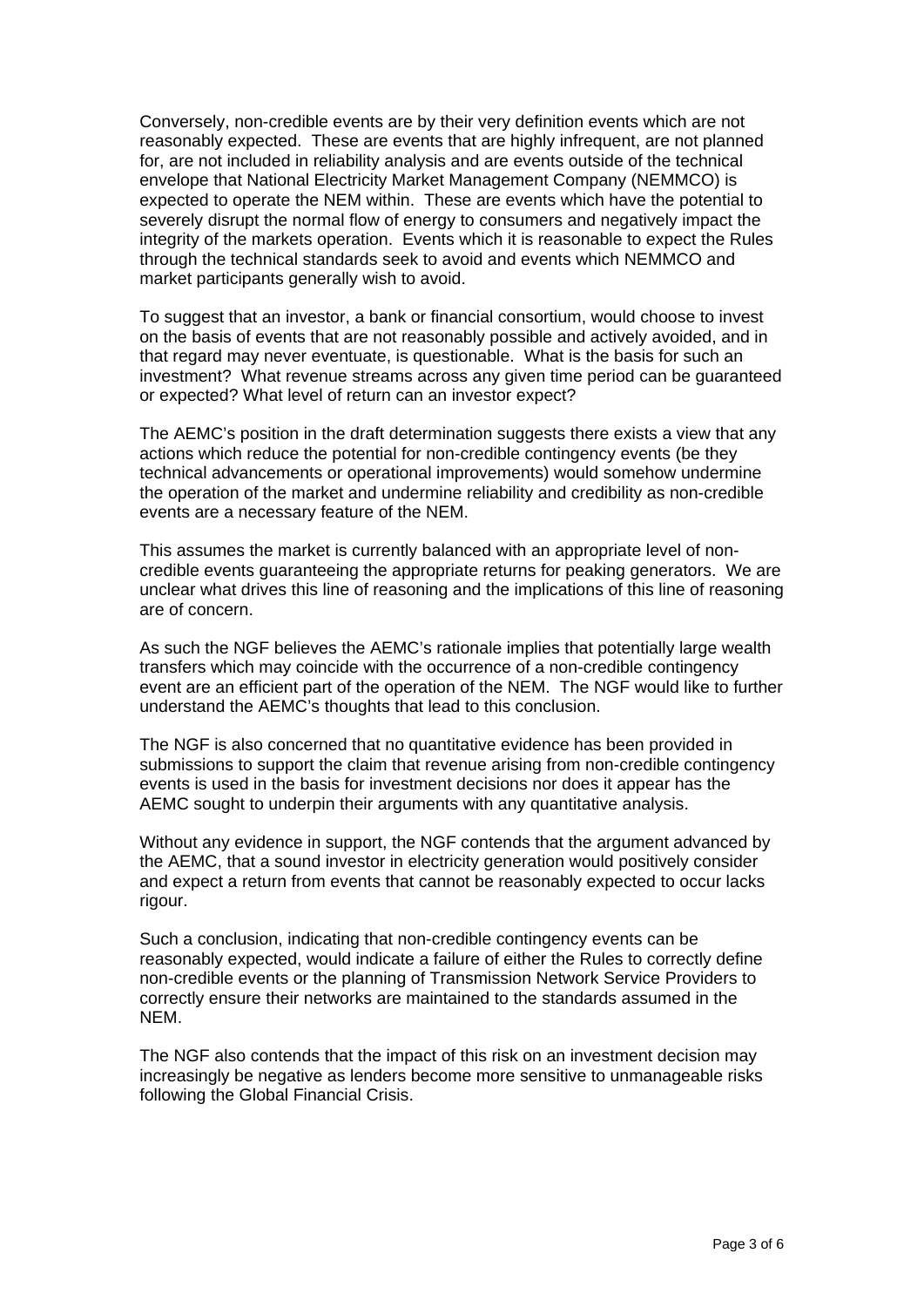# **Willingness to attribute unmanageable risks to base-load generators**

We understand that the Rules and the operation of the market do not favour one form of generation over another. The NGF is wholly supportive of this approach.

In that regard, we have some concerns that the arguments presented in the draft determination are underpinned by assumptions that the possible benefits of noncredible contingency events to some peaking generators, despite the possibility of those events not eventuating or at least never positively impacting the operation of every peaking generator, are of greater value than managing the significant financial exposure these events may have on generators as a whole.

While the draft determination acknowledges the significance of these risks to generators it encapsulates a view that the downside, being financial failure of significant generation capacity and the allocation of significant risks against exposed generators is somehow acceptable if some peaking generators have a positive exposure to potential revenue flows from a non-credible contingency event. This questionable assumption shared by a small number of opportunistic interests fails to acknowledge the implications for system security and reliability should a non-credible contingency event result in financial failure of a major generator.

Furthermore, peaking generators are also exposed to unmanageable windfall gains and losses from non-credible contingency events. The peaking generator community views are not unanimous with the many peaking generators supporting the proposal developed by the NGF.

Additionally, it is important to consider that the allocation of network risk to generators was not a consequence of a conscious decision by the AEMC but rather an outcome of a position inherited at the commencement of the NEM. In this regard, it is not appropriate to assume this allocation is appropriate or sustainable in the longer term.

# **AEMC logic undermines Cumulative Price Threshold and Market Price Limit**

The Cumulative Price Threshold and Market Price Limit represent valuable tools to manage risk exposures for market participants. These tools reflect a belief that while in some instances individual participants may forego revenue opportunities there exists an overall benefit to the market by reducing extraordinary financial risks.

The AEMC's logic, that unique, highly infrequent, extremely variable, non-credible contingency outages provide a benefit to peaking plant and steps to reduce the negative impacts of these events (which are outside of the technical envelope) would undermine investment signals is more appropriately applied to use of the Market Price Limit and Cumulative Price Threshold than the CAPP proposal.

However, it is widely accepted that the Market Price Limit and Cumulative Price Threshold are necessary interventions in the NEM to manage risk and price volatility. While there are varying views on the actual thresholds applied to these tools, it is widely acknowledged that management of normal events which arise within the normal operation of the market is necessary to ensure appropriate reliability and stability in the NEM consistent with the National Electricity Objective. Therefore, the NGF is not convinced by the argument that extraordinary risks outside the normal operation of the market should be left unmanaged.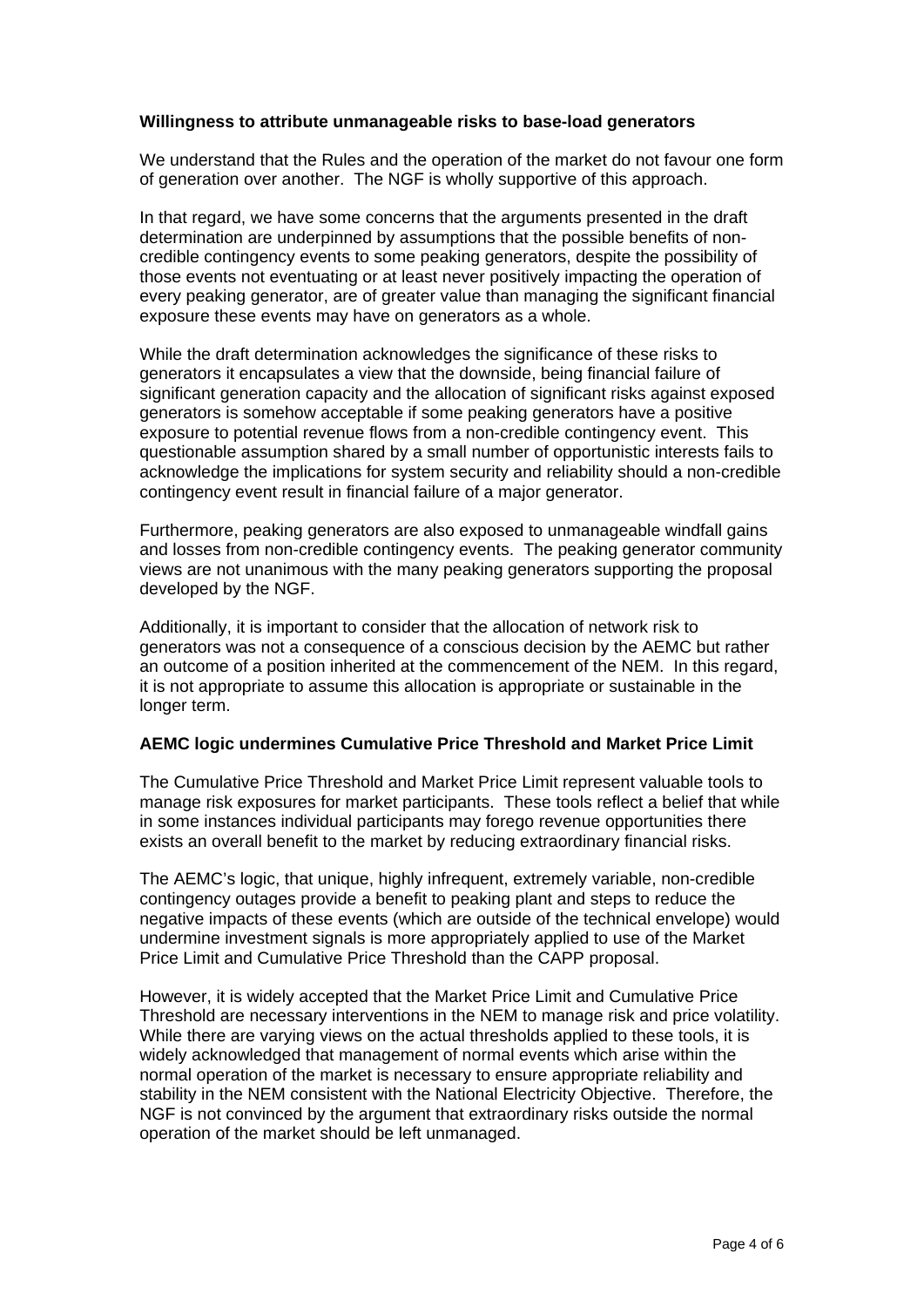# **There is an absence of risk management mechanisms for this risk**

It is generally accepted that generators rarely have direct control over the occurrence of non-credible contingency events. The events generally arise within the transmission network and it was the unmanageable financial impacts of these rare transmission events that the Rules change was intended to mitigate.

It is also accepted that the financial costs of those events are borne solely by affected generators even though generators are not able to take steps to further reduce the possible occurrence of non-credible contingency events. In stating this the NGF requests that the AEMC take particular notice of the fact that Transmission Network Service Providers, as the market participants responsible for transmission impacts in the NEM, bear no responsibility or liability in the event that their network fails to deliver the required transmission outcomes.

It is also not possible for generators to fully consider the potential for non-credible events that would result in financial failure within the wholesale contracts market. These events cannot be predicted or planned for. Furthermore, these events cannot be priced into contracts even if such events could be reasonably forecast. In simple terms: how can a generator price contracts to avoid a one-off event that would constrain a single generator and result in financial failure? Even if an event was known in advance with reasonable certainty the risk premium to overcome such failure would make contracts on offer uncompetitive.

Additionally, this matter is of concern to incumbent generators who have no control over locational decisions and hence the benefit of such signals is not relevant. Even for new connections we question the merits of this argument given the unique, unplanned and irregular occurrence of non-credible events.

The NGF is also concerned that an insurance scheme of the type indicated in other submissions does not currently exist for the NEM and as indicated in our letter of 10 March 2009 (incorrectly dated 10 March 2008) such a scheme is clearly not viable.

Therefore it should be recognised that there is an absence of risk management tools available to manage the risk of such an event. Neither insurance, force majeure provisions, inter-regional settlement residues, or weather derivatives et al are viable options to resolve our genuine concerns (see NGF proposal dated October 2008). If these tools were readily available, given the significance of the issue, we would encourage the AEMC or other proponents of such mechanisms to work with industry to develop these mooted solutions. However, these mechanisms are not viable and inaction to date supports our view on these proposals.

Nevertheless, it is important to consider that even if a financially sustainable risk management tool was made available, which we consider highly unlikely, such an instrument would not address the ongoing and inappropriate allocation of transmission risk to generators which is beyond the control of generators. Consistent with risk management fundamentals a risk should lie with the party best placed to manage that risk. In this instance the NGF contends that this is clearly not generators.

The market should not reward participants where they perform poorly; however, in this instance the current arrangements penalise generators where transmission performance is poor and is outside the generators control or responsibility. This disbenefit should be addressed with mechanisms established that appropriately incentivise responsible parties.